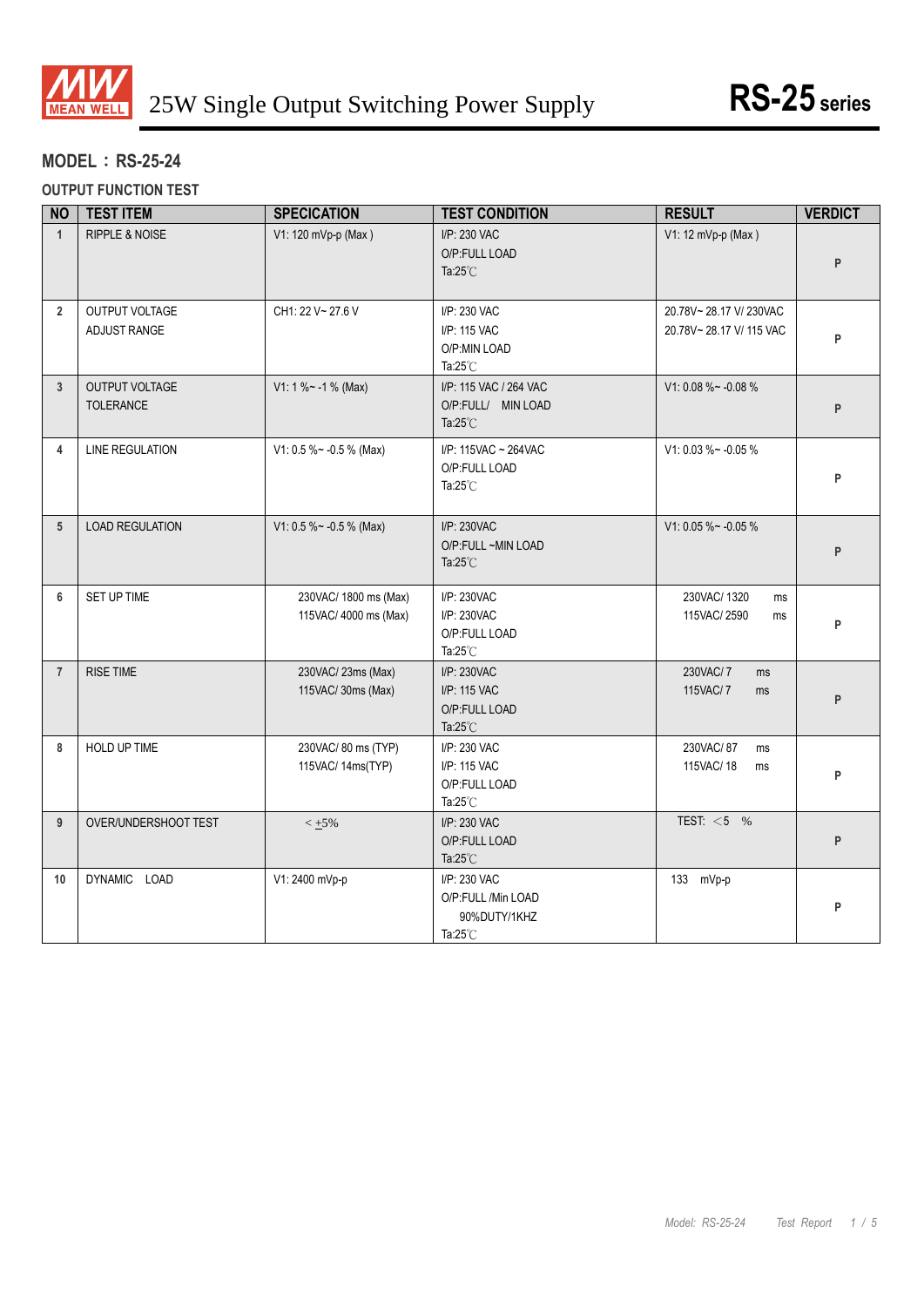

### **INPUT FUNCTION TEST**

| <b>NO</b>       | <b>TEST ITEM</b>             | <b>SPECICATION</b>                    | <b>TEST CONDITION</b>                                                                                                                      | <b>RESULT</b>                                | <b>VERDICT</b> |
|-----------------|------------------------------|---------------------------------------|--------------------------------------------------------------------------------------------------------------------------------------------|----------------------------------------------|----------------|
| $\mathbf{1}$    | <b>INPUT VOLTAGE RANGE</b>   | 88VAC~264VAC                          | I/P:TESTING<br>O/P:FULL LOAD<br>Ta: $25^{\circ}$ C                                                                                         | $54V - 264$<br>$\vee$                        |                |
|                 |                              |                                       | $I/P$ :<br>LOW-LINE-3V= $85$ V<br>HIGH-LINE+15%=300 V<br>O/P:FULL/MIN LOAD<br>ON: 30 Sec. OFF: 30 Sec 10MIN<br>(AC POWER ON/OFF NO DAMAGE) | TEST: OK                                     | P              |
| $\overline{2}$  | <b>INPUT FREQUENCY RANGE</b> | $47$ HZ $\sim$ 63 HZ<br>NO DAMAGE OSC | I/P: 88VAC ~ 264VAC<br>O/P:FULL~MIN LOAD<br>Ta: $25^{\circ}$ C                                                                             | TEST: OK                                     | P              |
| 3               | <b>EFFICIENCY</b>            | 86 % (TYP)                            | I/P: 230<br><b>VAC</b><br>O/P:FULL LOAD<br>Ta: $25^{\circ}$ C                                                                              | 87.84 %                                      | P              |
| 4               | <b>INPUT CURRENT</b>         | 230V/0.4 A (TYP)<br>115V/0.7 A (TYP)  | I/P: 230<br><b>VAC</b><br><b>VAC</b><br>I/P: 115<br>O/P:FULL LOAD<br>Ta: $25^{\circ}$ C                                                    | $I = 0.31$ A/230 VAC<br>$I = 0.5$ A/ 115 VAC | P              |
| $5\phantom{.0}$ | <b>INRUSH CURRENT</b>        | 230V/30 A(TYP)<br><b>COLD START</b>   | I/P: 230<br><b>VAC</b><br>O/P:FULL LOAD<br>Ta: $25^{\circ}$ C                                                                              | $I = 30$ A 230 VAC                           | P              |
| 6               | <b>LEAKAGE CURRENT</b>       | < 2 mA / 240 VAC                      | I/P: 254<br><b>VAC</b><br>O/P:Min LOAD<br>Ta: $25^{\circ}$ C                                                                               | L-FG: 0.33 mA<br>N-FG: 0.33 mA               | P              |

#### **CONTROL FUNCTION TEST**

| <b>NO</b> | <b>TEST ITEM</b>          | <b>SPECIFICATION</b> | <b>TEST CONDITION</b>              | <b>RESULT</b>  | <b>VERDICT</b> |
|-----------|---------------------------|----------------------|------------------------------------|----------------|----------------|
|           | NO LOAD POWER CONSUMPTION | $0.5W$               | 230 VAC<br>I/P<br>: NO LOAD<br>O/P | 0.329 W/230VAC |                |

### **PROTECTION FUNCTION TEST**

| <b>NO</b>      | <b>TEST ITEM</b>        | <b>SPECICATION</b>                     | <b>TEST CONDITION</b>                                                                  | <b>RESULT</b>                                            | <b>VERDICT</b> |
|----------------|-------------------------|----------------------------------------|----------------------------------------------------------------------------------------|----------------------------------------------------------|----------------|
| 1              | OVER LOAD PROTECTION    | 110 %~ 180 %                           | I/P: 230<br><b>VAC</b><br>I/P: 115<br><b>VAC</b><br>O/P:TESTING<br>Ta: $25^{\circ}$ C  | 142 %/ 230 VAC<br>136 %/ 115 VAC<br>Hiccup Mode          | P              |
| $\overline{2}$ | OVER VOLTAGE PROTECTION | CH1: 27.6V~32.4 V                      | I/P: 230<br><b>VAC</b><br>I/P: 115<br><b>VAC</b><br>O/P:MIN LOAD<br>Ta: $25^{\circ}$ C | 29.7V/230<br>VAC<br>29.7V/115 VAC<br><b>Hiccup Model</b> | P              |
| 3              | SHORT PROTECTION        | SHORT EVERY OUTPUT<br>1 HOUR NO DAMAGE | I/P: 264 VAC<br>O/P: FULL LOAD<br>Ta: $25^{\circ}$ C                                   | NO DAMAGE<br><b>Hiccup Mode</b>                          | P              |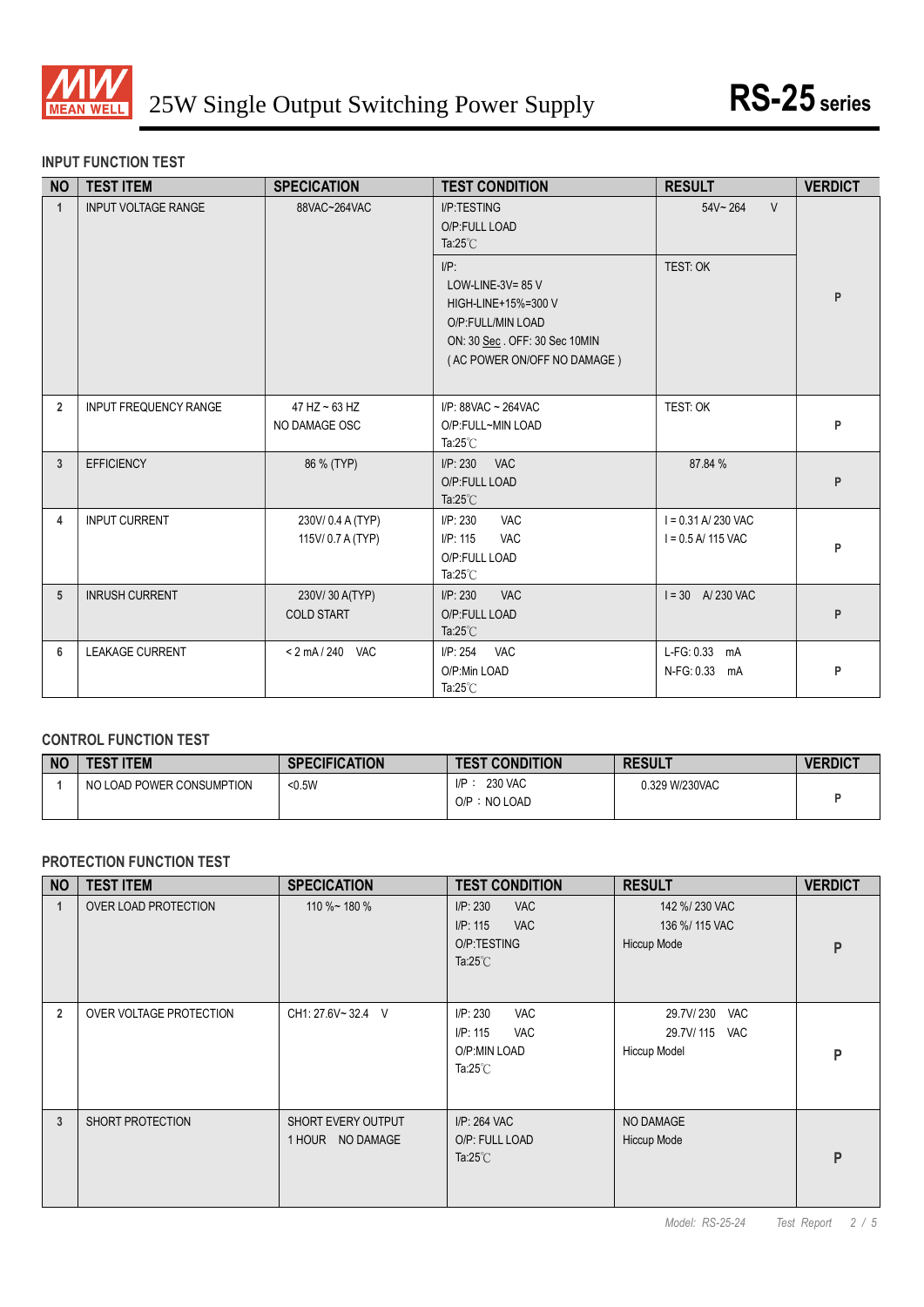

# **ENVIRONMENT TEST**

| <b>NO</b>      | <b>TEST ITEM</b>        | <b>SPECICATION</b>                                                  | <b>TEST CONDITION</b>          | <b>RESULT</b>                                      |                      | <b>VERDICT</b> |
|----------------|-------------------------|---------------------------------------------------------------------|--------------------------------|----------------------------------------------------|----------------------|----------------|
| $\mathbf{1}$   | TEMPERATURE RISE TEST   | MODEL: RS-25-24                                                     |                                |                                                    |                      |                |
|                |                         | 1. ROOM AMBIENT BURN-IN: 1 HRS                                      |                                |                                                    |                      |                |
|                |                         | I/P: 230                                                            | VAC O/P: FULL LOAD Ta= 25.4°C  |                                                    |                      |                |
|                |                         | 2. HIGH AMBIENT BURN-IN: 3 HRS                                      |                                |                                                    |                      |                |
|                |                         | I/P: 230                                                            | VAC O/P: FULL LOAD Ta= 49.5 °C |                                                    |                      |                |
|                |                         | N <sub>O</sub><br>Position                                          | P/N                            | ROOM AMBIENT HIGH AMBIENT<br>Ta= 25.4 $^{\circ}$ C | Ta=49.5 $^{\circ}$ C |                |
|                |                         | BD <sub>1</sub><br>1                                                | KBJ208G 2A/800V LT             | $53.0^{\circ}$ C                                   | 74.2°C               |                |
|                |                         | T1 CORE<br>$\mathbf{2}$                                             | <b>TF-995 LS</b>               | $60.9^{\circ}$ C                                   | 80.7°C               |                |
|                |                         | T1 COIL<br>$\mathfrak{Z}$                                           | <b>TF-995 LS</b>               | 58.2°C                                             | 79.1°C               | P              |
|                |                         | LF1<br>$\overline{4}$                                               | LF560                          | 50.7°C                                             | 72.3°C               |                |
|                |                         | C60<br>5                                                            | 220U/35V NCC 105°C LXZ         | $51.6^{\circ}$ C                                   | 72.3°C               |                |
|                |                         | C <sub>57</sub><br>6                                                | 330U/35V NCC 105°C LXJ         | 56.1°C                                             | 76.1°C               |                |
|                |                         | D <sub>55</sub><br>$\tau$                                           | BYQ28X-200X 10A/200V           | 54.2°C                                             | $75.1^{\circ}$       |                |
|                |                         | Q <sub>1</sub><br>8                                                 | K2545 6A/600V TOS              | $52.5^{\circ}$ C                                   | 73.5°C               |                |
|                |                         | ZD <sub>1</sub><br>9                                                | P6KE200 PAN                    | 66.6°C                                             | 86.8°C               |                |
|                |                         | C <sub>5</sub><br>10                                                | 56U/400V RUB 105℃ AXF          | $50.2^{\circ}$ C                                   | 71.9°C               |                |
|                |                         | C <sub>10</sub><br>11                                               | 10U/50V NIPPON 105°C           | 45.5°C                                             | 68.5°C               |                |
|                |                         | D <sub>1</sub><br>12                                                | EGP20J 2A/600V ZOW             | 52.2°C                                             | 73.6°C               |                |
|                |                         |                                                                     |                                |                                                    |                      |                |
| $\overline{2}$ | OVER LOAD BURN-IN TEST  | NO DAMAGE                                                           | I/P: 230 VAC                   | TEST: OK                                           |                      |                |
|                |                         | 1 HOUR (MIN)                                                        | O/P: 124 % LOAD                |                                                    |                      | P              |
|                |                         |                                                                     | Ta: $25^{\circ}$ C             |                                                    |                      |                |
| 3              | <b>LOW TEMPERATURE</b>  | TURN ON AFTER 2 HOUR                                                | I/P: 230 VAC<br>O/P: 100% LOAD | TEST: OK                                           |                      |                |
|                | TURN ON TEST            |                                                                     | Ta= $-20^{\circ}$ C            |                                                    |                      | P              |
|                |                         |                                                                     |                                |                                                    |                      |                |
| 4              | <b>HIGH HUMIDITY</b>    | AFTER 12 HOURS                                                      | I/P: 272 VAC                   | TEST: OK                                           |                      |                |
|                | <b>HIGH TEMPERATURE</b> | IN CHAMBER ON                                                       | O/P:FULL LOAD                  |                                                    |                      | P              |
|                | <b>HIGH VOLTAGE</b>     | CONTROL 50°C                                                        | Ta= $50^{\circ}$ C             |                                                    |                      |                |
|                | TURN ON TEST            | NO DAMAGE                                                           | HUMIDITY= 95 %R.H              |                                                    |                      |                |
| 5              | <b>TEMPERATURE</b>      | $+0.03\%$ (0~50°C)                                                  | I/P:230 VAC                    |                                                    | $+0.01\%$ (0~50°C)   | P              |
|                | <b>COEFFICIENT</b>      |                                                                     | O/P:FULL LOAD                  |                                                    |                      |                |
| $6\phantom{1}$ | <b>VIBRATION TEST</b>   | 1 Set Operating at I/P: 230 VAC NO LOAD                             |                                | TEST: OK                                           |                      |                |
|                |                         | (1) Waveform: Sine Wave                                             |                                |                                                    |                      |                |
|                |                         |                                                                     |                                |                                                    |                      |                |
|                |                         | (3) Sweep Time:10min/sweep cycle                                    |                                |                                                    |                      | P              |
|                |                         | (4) Acceleration:5G                                                 |                                |                                                    |                      |                |
|                |                         | (5) Test Time:1 hour in each axis (X.Y.Z)<br>(6) Ta: $25^{\circ}$ C |                                |                                                    |                      |                |
|                |                         |                                                                     |                                |                                                    |                      |                |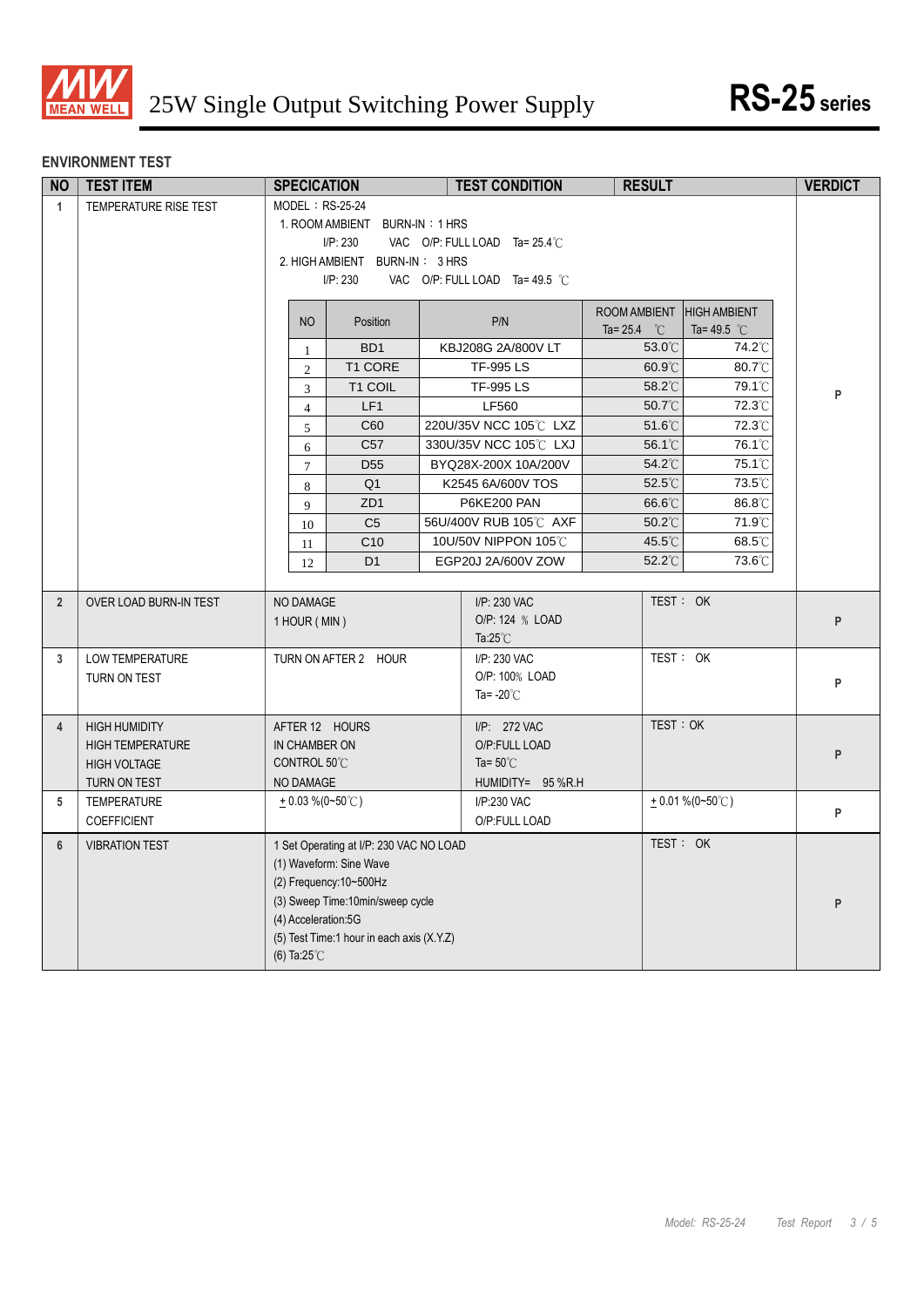

# **SAFETY TEST**

| <b>NO</b> | <b>TEST ITEM</b>            | <b>SPECICATION</b>                                                                                   | <b>TEST CONDITION</b>                                                                                          | <b>RESULT</b>                                                                                     | <b>VERDICT</b> |
|-----------|-----------------------------|------------------------------------------------------------------------------------------------------|----------------------------------------------------------------------------------------------------------------|---------------------------------------------------------------------------------------------------|----------------|
|           | WITHSTAND VOLTAGE           | I/P-O/P: 3 KVAC/min<br>I/P-FG: 2 KVAC/min<br>O/P-FG: 0.5 KVAC/min                                    | $I/P$ -O/P: 3.6 KVAC/min<br>I/P-FG: 2.4 KVAC/min<br>O/P-FG: 0.6 KVAC/min<br>Ta: $25^{\circ}$ C                 | $I/P-O/P: 2.34$ mA<br>$I/P-FG: 2.26$ mA<br>$O/P-FG: 2.01$<br>mA<br>NO DAMAGE                      | P              |
|           | <b>ISOLATION RESISTANCE</b> | $I/P$ -O/P:500VDC>100M $\Omega$<br>$I/P$ -FG: 500VDC>100M $\Omega$<br>$O/P$ -FG:500VDC>100M $\Omega$ | 500<br>$I/P$ -O/P:<br><b>VDC</b><br>500<br>$I/P-FG$ :<br>VDC<br>$O/P-FG$ :<br>500<br>VDC<br>Ta: $25^{\circ}$ C | $I/P$ -O/P: 12 G<br>$\Omega$<br>$I/P-FG$ :<br>9G<br>$\Omega$<br>$O/P-FG$ : 19 G<br>Ω<br>NO DAMAGE | P              |
|           | <b>GROUNDING CONTINUITY</b> | FG(PE) TO CHASSIS<br>OR TRACE < 100<br>mΩ                                                            | 2 <sub>min</sub><br>40<br>A<br>Ta: $25^{\circ}$ C                                                              | $4 \text{ m}\Omega$                                                                               | P              |
| 4         | APPROVAL                    | TUV: Certificate NO<br>R50046664<br>UL: File $NO$ : E183223                                          |                                                                                                                |                                                                                                   | P              |

# **E.M.C TEST**

| <b>NO</b>      | <b>TEST ITEM</b>                               | <b>SPECICATION</b>                                               | <b>TEST CONDITION</b>                                                    | <b>RESULT</b>                        | <b>VERDICT</b> |
|----------------|------------------------------------------------|------------------------------------------------------------------|--------------------------------------------------------------------------|--------------------------------------|----------------|
| $\mathbf 1$    | <b>HARMONIC</b>                                | EN61000-3-2<br><b>CLASS A</b>                                    | I/P: 230<br>VAC/50HZ<br>O/P:FULL LOAD<br>Ta: $25^{\circ}$ C              | <b>PASS</b>                          | P              |
| $\overline{2}$ | <b>CONDUCTION</b>                              | EN55022<br><b>CLASS B</b>                                        | I/P: 230<br><b>VAC (50HZ)</b><br>O/P:FULL/50% LOAD<br>Ta: $25^{\circ}$ C | <b>PASS</b><br>Test by certified Lab | P              |
| 3              | <b>RADIATION</b>                               | EN55022<br><b>CLASS B</b>                                        | I/P: 230<br><b>VAC (50HZ)</b><br>O/P:FULL LOAD<br>Ta: $25^{\circ}$ C     | <b>PASS</b><br>Test by certified Lab | P              |
| 4              | E.S.D                                          | EN61000-4-2<br><b>LIGHT INDUSTRY</b><br>AIR:8KV / Contact:4KV    | I/P: 230<br>VAC/50HZ<br>O/P:FULL LOAD<br>Ta: $25^{\circ}$ C              | CRITERIA A                           | P              |
| 5              | E.F.T                                          | EN61000-4-4<br><b>LIGHT INDUSTRY</b><br><b>INPUT: 1KV</b>        | I/P: 230<br>VAC/50HZ<br>O/P:FULL LOAD<br>Ta: $25^{\circ}$ C              | CRITERIA A                           | P              |
| $6\phantom{1}$ | <b>SURGE</b>                                   | IEC61000-4-5<br><b>LIGHT INDUSTRY</b><br>$L-N:1KV$<br>L,N-PE:2KV | I/P: 230<br>VAC/50HZ<br>O/P:FULL LOAD<br>Ta: $25^{\circ}$ C              | CRITERIA A                           | P              |
| $\overline{7}$ | Test by certified Lab $\&$ Test Report Prepare |                                                                  |                                                                          |                                      |                |